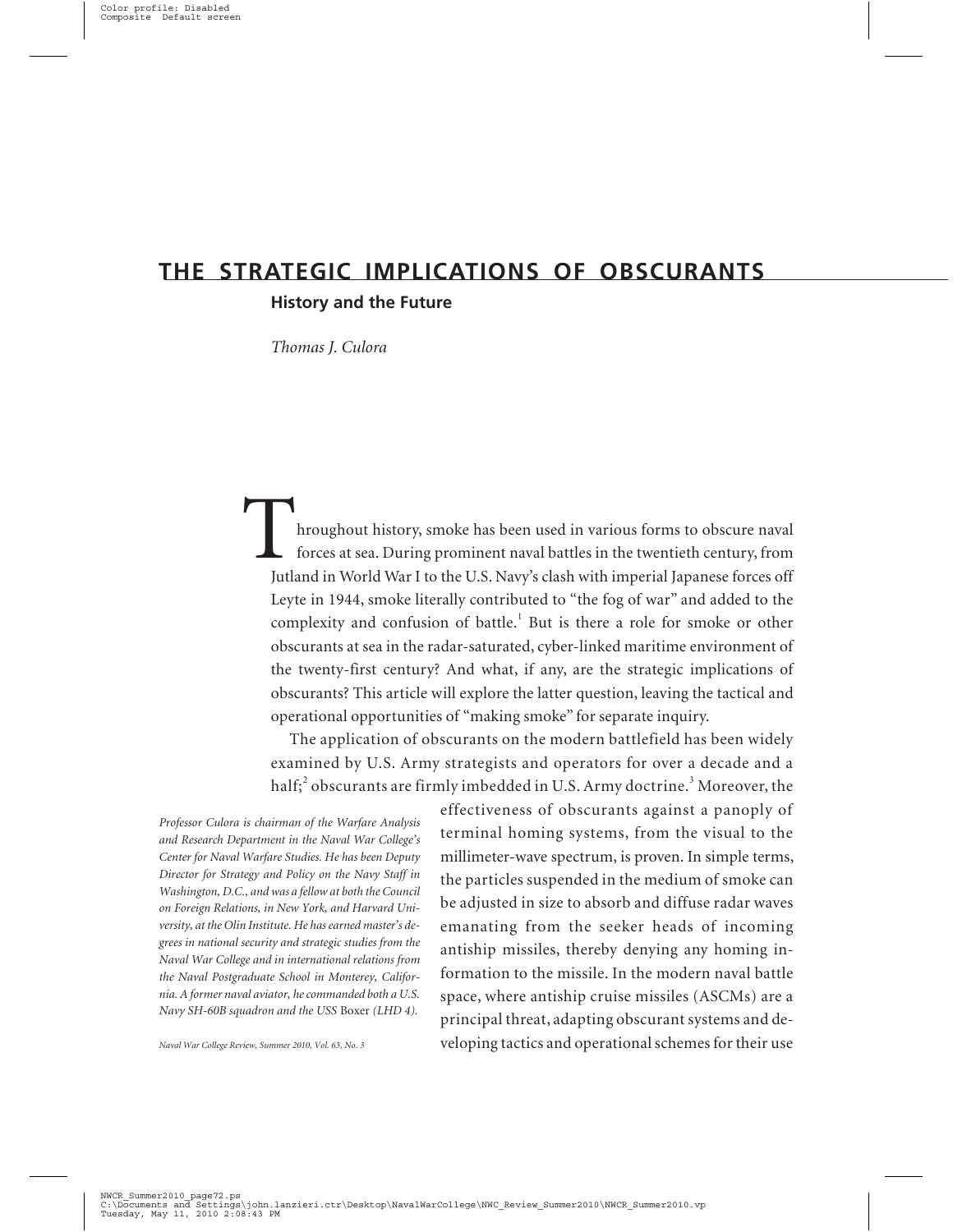at sea is prudent. Given the stark potential of antiship ballistic missiles (ASBMs), this adaptation may be essential. $4$ 

The challenge, then, for naval strategists, operators, and acquisition professionals is to "navalize" obscurants for use at sea, either developing new systems or adapting existing ones. One such system that appears primed for adaptation is the U.S. Army's M56E1 Coyote smoke-generating system. The Coyote spews out large, radar-absorbing, carbon-fiber clouds that can prevent a radar-guided ASCM from detecting its target, thereby neutralizing the missile's terminal homing capability.<sup>5</sup> It is an attractive system, since the cost of generating a single obscurant cloud covering several square nautical miles is in the tens of thousands of dollars. Also, depending on environmental conditions present, the Coyote's cloud can be quite persistent. Effective in virtually the entire spectrum, such millimeter-wave obscurants show great promise in thwarting the terminal radar seekers in many modern ASCMs.

The fundamental assumption underpinning this article is that regardless of which system is acquired, thoughtful obscurant employment will significantly reduce the risk to surface ships from missile strikes. With this in mind, there are four key areas where obscurants have strategic implications: strategic competition, influence and balancing, deterrence, and escalation control.

# **STRATEGIC COMPETITION**

Obscurants represent a relatively low-cost augmentation to current missile defense strategies and have the potential to tip the cost-exchange ratio, which now favors the offense, back to the defense.

Calculating the exact unit cost of offensive and defensive missiles is a challenge due to the multitude of direct and associated costs of bringing a missile system on line. It becomes even more problematic when researching the cost of missile programs in countries with opaque accountability laws and public information standards. But the approximate, relative cost differences between offensive and defensive missiles are sufficiently large enough to give a clear advantage to the offense. For example, a comparison of the Navy's primary defensive missile, the SM-2, against the service's own ASCM, the AGM-84 Harpoon, reveals a cost ratio of \$2,560,000 to \$474,000—an advantage to the offense of five to one.<sup>6</sup> A "shoot doctrine" that takes into account a defensive probability of kill of anything less than one (i.e.,  $P_k < 1$ ) requires, at a minimum, two defensive missiles for every one incoming offensive missile, raising the cost ratio to almost eleven to one, with a resultant cost disadvantage to the defense of \$4,600,000 per exchange.

Full comprehension of the "game changing" potential of the Chinese DF-21 ASBM and its impact on operations is slowly emerging among strategists and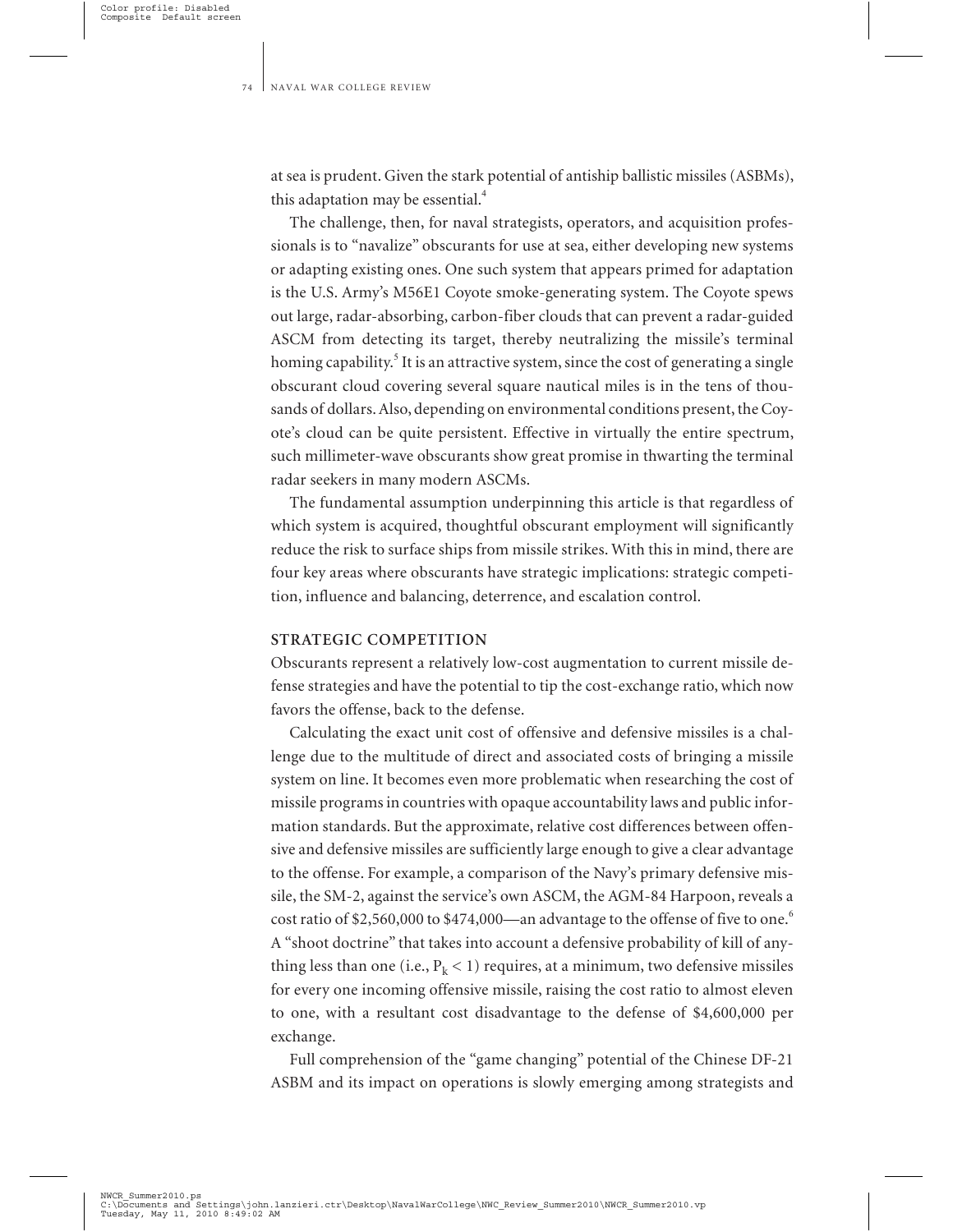planners. Applying this analysis to the emerging threat posed by antiship ballistic missiles yields somewhat different results. While it is problematic to estimate accurately the cost of the DF-21, sources place the unit price, in U.S. currency, between \$5,000,000 and \$10,500,000 per missile.<sup>7</sup> This seems a reasonable estimate in light of the cost of a similar weapon, the U.S. Pershing II, which adjusted for inflation would be roughly twelve million dollars per missile. In comparison, the ballistic-missile-defense-capable SM-3 costs roughly ten million dollars per missile. At first blush, the nearly equal prices of interceptor (SM-3) and ASBM (DF-21) suggest near parity in cost ratio, but a "shoot two to kill one" doctrine means a differential of nearly ten million dollars per exchange. However, even this is misleading, as the launch platform—essentially a big truck—of the DF-21 is far less expensive than that of the SM-3, a warship. This estimate also ignores the operational and developmental challenges of intercepting an ASBM; nor does it fold in the things like purchasing power disparity, labor costs, and government controls, which all favor China. Nonetheless, this simple cost comparison is striking.

The strategic challenge, then, is to reverse this disparity and tip the cost back in favor of the defense. The application of obscurants can help with this in two very significant ways. First, developing and deploying a navalized obscurant capability would be—especially if based on the M56E1—inexpensive in comparison to defensive missile systems. The entire mission package for the Coyote costs from \$130,000 to \$150,000 per unit; the expendable obscurant boxes cost about a thousand dollars per thirty-pound box, each capable of generating four minutes of radar-absorbing smoke. Place these mission packages on the Littoral Combat Ship, on an SH-60 helicopter, or even on an unmanned aerial vehicle, and for relatively little money both naval and merchant surface vessels can be obscured from radar-homing ASCMs and ASBMs. Admittedly, for this to work effectively, more testing and experimentation must be done; in any case, obscurants in themselves represent not a panacea but part of a layered passive defense. But in light of the challenging operational issues involved with intercepting ASBMs, obscurants merit increased consideration.

As with any new system, there will be additional costs to ensure that other shipboard and aviation systems will not be adversely impacted by the use of smoke and millimeter-wave fibers. Also, resources would be needed to develop operational and tactical doctrine and procedures to employ this capability effectively. That said, it is hard to imagine that the combined unit cost per obscurant system plus the very low expendable costs of making the smoke, even coupled with any additional developmental and compatibility costs, would approach anything near the two billion dollars spent on the SM-2/SM-6 program.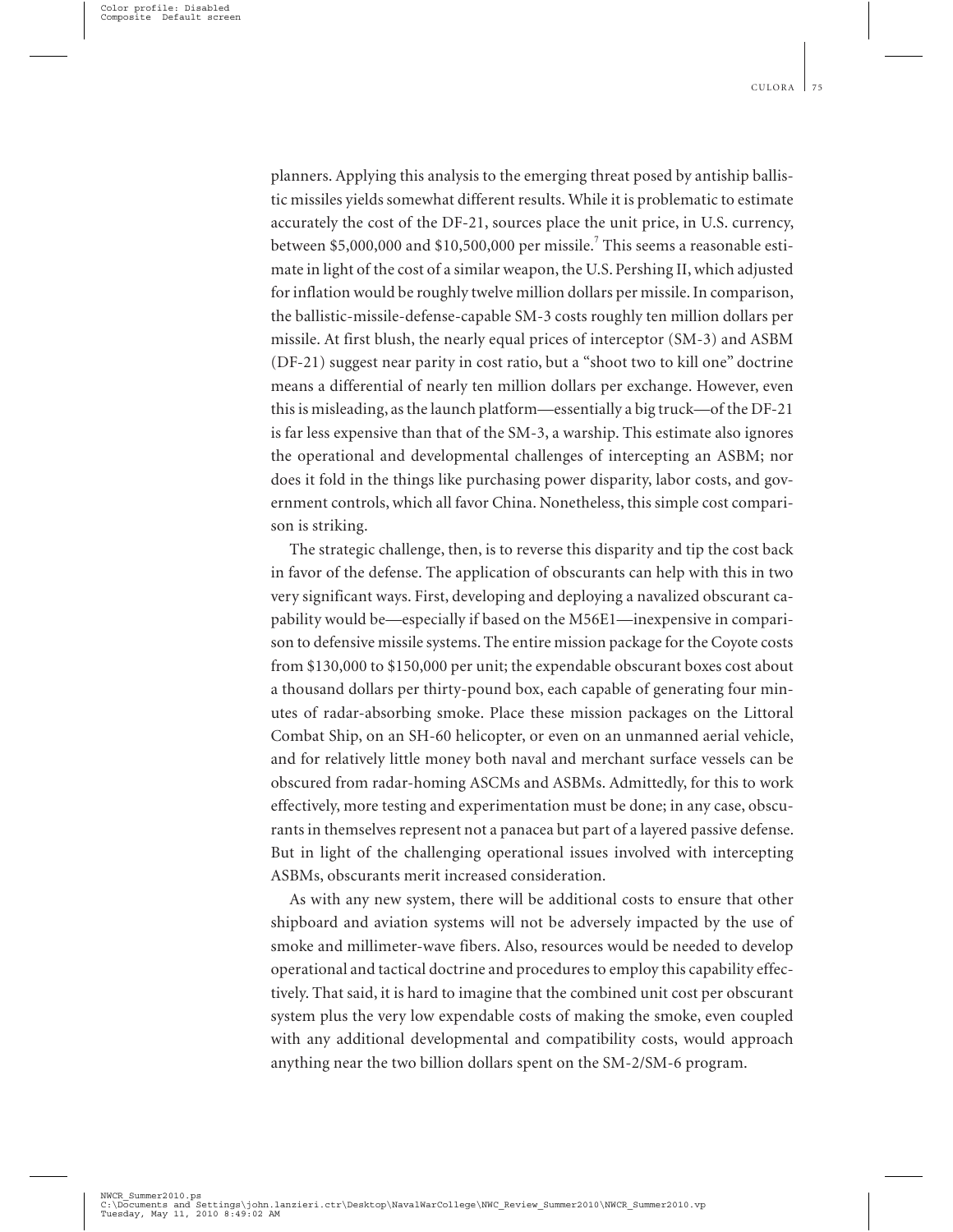A rational approach is to couple obscurant systems with current shipboard passive and active defensive capabilities. The blanket coverage afforded by obscurant systems would reduce the burden on defensive missile systems to intercept every incoming missile. This would reduce the cost per kill of incoming offensive missiles to a level that shifts overall costs in favor of the defense. An endogenous strategic effect of this coupling would be an increase in capacity for theater ballistic missile defense, as missiles and their launch tubes that would otherwise be used for ship defense would be freed to intercept ballistic missiles threatening targets ashore. Admittedly, that would not reduce the overall, programwide costs of developing effective theater missile defenses, but it clearly would lessen the cost of protecting the "protectors" in a missile exchange.

Second, employment of a relatively low-cost obscurant system would prompt potential opponents to reexamine and adapt their current missile systems to ensure effectiveness in an obscurant-laden environment, thereby driving up the real unit cost per offensive missile. This too begins to tip the cost differential back in favor of the defense. Moreover, even if the technical and physics challenges of getting infrared and millimeter-wave homing systems to "see through" obscurants are surmounted, it will have taken several years to do so. Potential adversaries would therefore have to reexamine and reengineer current systems and delay the introduction of future systems to ensure their effectiveness to reduce the risk of failure—which in itself would contribute to deterrence in the short run.

It is important to appreciate the strategic disaster that would ensue if even one antiship missile were to make it through. Here the strike of one \$500,000 ASCM or twelve-million-dollar ASBM would result in hundreds of millions of dollars in damage and significant loss of personnel. While a missile strike against a relatively hard target like an aircraft carrier might not sink that ship, the destruction of multimillion-dollar aircraft parked on the flight deck by dispersed munitions would instantaneously and drastically tip the cost-ratio exchange in favor of the offense.<sup>8</sup>

When applying the logic used in both of the cases outlined above, an underlying element should be understood. That is, current antiaccess strategies are based on using relatively low-cost weaponry to counter high-cost expeditionary assets. In this case, obscurants would need to be significantly less expensive to develop and deploy than the missiles they are designed to counter to have any strategic impact. That said, employing an asymmetric obscurant strategy provides a significant amount of "headroom" to develop new, more effective kinetic or other passive systems or to adapt current weapons continuously. Offsetting this concern somewhat is that meeting symmetrically a sizable U.S. naval force would be impractical and costly enough to force nations to adopt an asymmetrical strategy.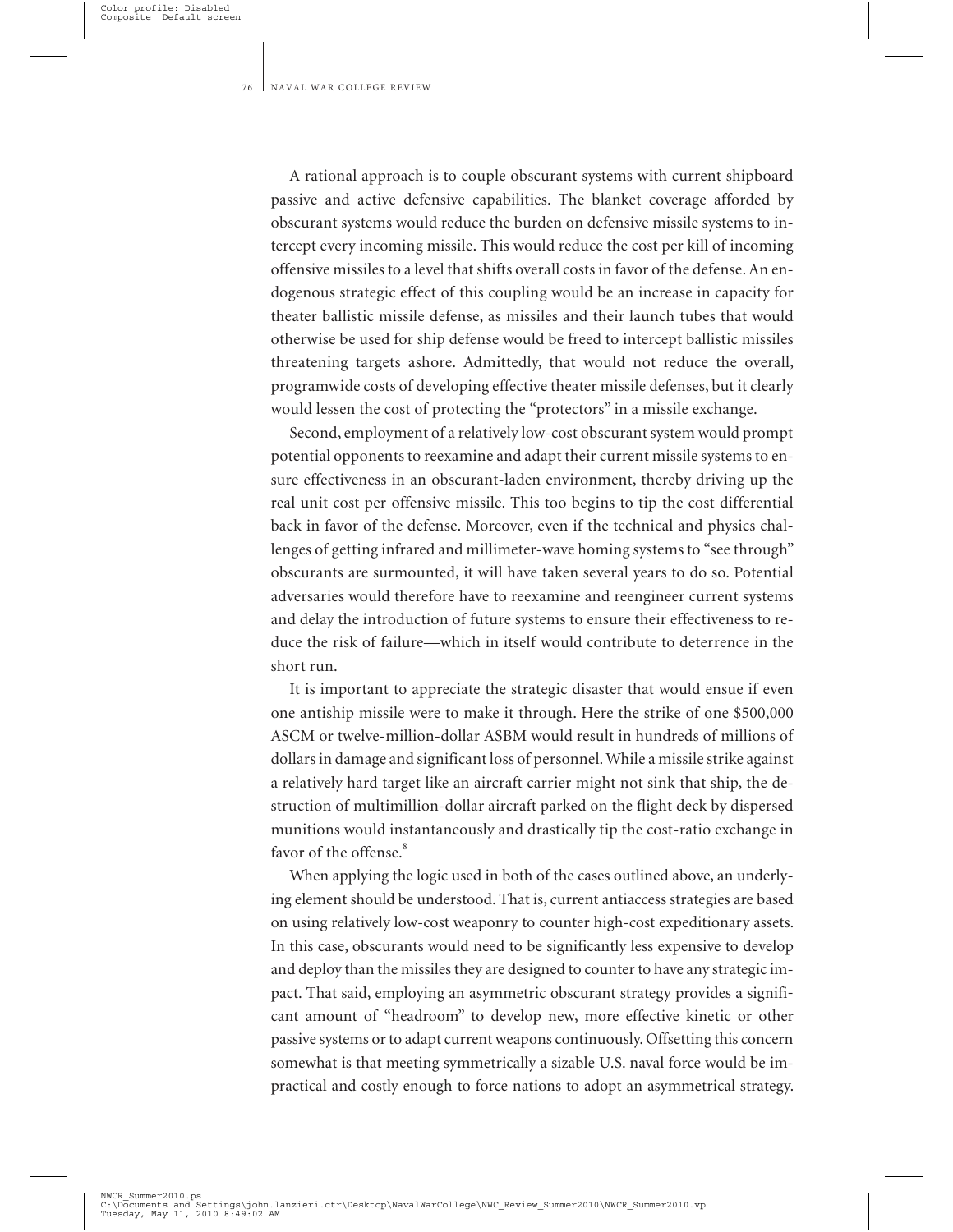Nations may have no other option but to expend resources to ensure this asymmetrical strategy is credible and effective. Thus low-cost obscurant systems that make it more complicated and costly for a potential adversary to operationalize his strategy affect the strategic competition.

In Beijing all of these factors are well understood. The Chinese have based their entire antiaccess strategy on developing systems that are less expensive to produce and operate than the U.S. expeditionary forces they are designed to counter. Moreover, a considerable number of these systems are specifically designed to counter the most potent persistent striking force possessed by the U.S. Navy—the aircraft carrier. The introduction of fully operational obscurant systems, coupled with well-thought-out operational schemes, will start to flip this asymmetry around.

# **INFLUENCE AND BALANCING**

The leitmotif of arms sales is that nations who sell arms gain influence with nations purchasing those weapons. The extent to which this is broadly true is beyond the scope of this article, but it is reasonable to assume that besides the tangible benefit of generating capital, some positive relationship will emerge from the arms transaction and some influence will be garnered. For this argument it is sufficient to note that for a country to gain any influence with another from the sale of arms, two conditions must exist. First, the system or capability being sold must produce some military effect relevant for the receiving country; second, the system must actually work, or be perceived to work, as advertised. Thus it can be anticipated that for any reduction in either the desirability or efficacy of a given system, there would be some reduction in influence.

Granted, countries often provide a number of different weapons systems and capabilities to client states in order to foster influence, and the impact of degradation in the performance of one of them may be limited. But in the case of obscurants, which would render significantly less effective an entire class of antiship weapons, the implications for the delivering state cannot be ignored. This is not just diminishing the role of an ancillary system but muting what is perhaps the most prominent class of modern antiship weapons, the radarhoming missile.

The implication for the United States is that delivering low-cost, low-tech obscurant systems capable of providing significant protection for surface ships may produce some increase in influence for Washington. (The effect would likely be marginal, as obscurants are easily produced indigenously.) More significantly, whether through transfer or internal development, wide distribution of obscurant systems would blunt the potent military capability of any aggressor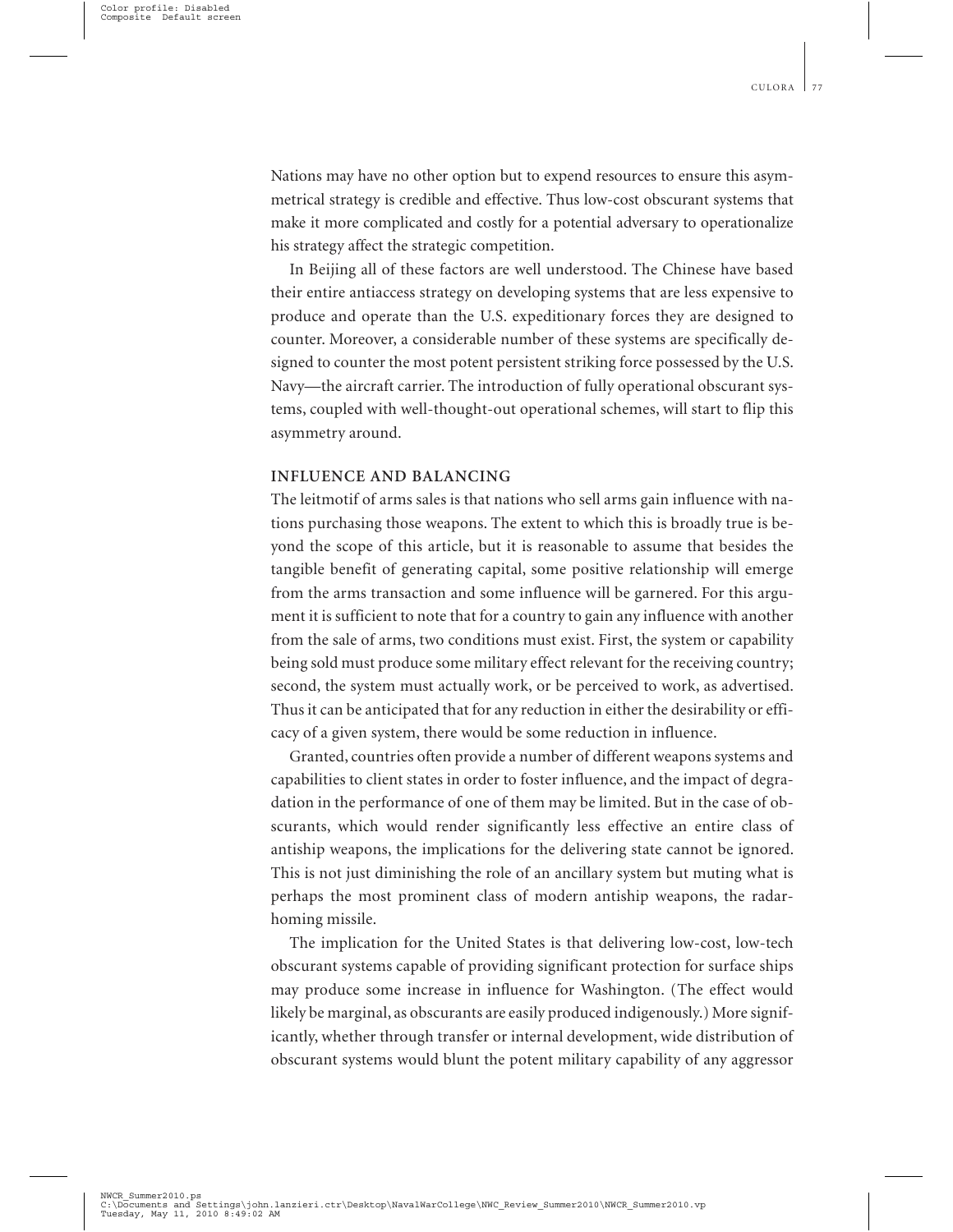country whose advantage rests with its ability to coerce or pressure its neighbors through use of radar-guided missiles aimed at ships at sea.

In 2009 China extended its global influence through a variety of means, including raising its profile in international arms sales.<sup>9</sup> For example, the Chinese recently delivered a Type 53H3 Sword-class frigate, PNS *Zulfiquar,* to Pakistan, replete with eight C-802/CSS-N-8 antiship cruise missiles. This transfer in itself represents only a marginal operational increase for the Pakistani navy, as the four Type 53H3s involved replace six older, ex-British *Amazon*-class frigates scheduled to leave the fleet in the next decade. However, the arrival of *Zulfiquar* "marks the first time in Pakistan's history in which it has received a new-build major frontline warship."<sup>10</sup> An underlying strategic goal here for China is to strengthen its influence with Pakistan to ensure that the relationship of the United States with Islamabad does not go unchecked.

But perhaps as important, this sale affects China's other strategic rival in the region, India. The Indian Navy must acknowledge the increased capability the arrival of these Type 53H3s and their C-802s represents by obtaining more platforms or more capable systems, thereby exacerbating an already tense regional arms race. Should the DF-21's constituent technologies migrate to Pakistan or to other countries in the region, that too would exacerbate regional competition. Any country, not only India, that relies on its naval force as an element of its security would be threatened and thus prompted to seek either additional or more capable systems or expand its operational plans to target this potent neutralizer of its surface combatants.

Obscurants have the potential to reduce the strategic impact in both of these cases. The overall strategic and operational value of *Zulfiquar* for Pakistan is lessened, and the potential "game changing" nature of an ASBM is reduced.

There is a latent danger here. Obscurant systems must be effective enough, either alone or in concert with other systems, to neutralize a sufficient number of incoming missiles in the aggregate to make it obvious to a potential opponent that increasing missile stockpiles would not result in a tactical advantage. Marginally effective obscurant systems could have the reverse effect of encouraging an arms race, by prompting opponents to field large numbers of missiles in the hopes of overwhelming defenses—much as is the case now. The whole point of obscurants is that they will defeat nearly all incoming warheads, no matter how many missiles are launched, the "leakers" to be handled with other defensive systems.

With regard to balancing and influence, obscurants can affect the way allies operate with the U.S. fleet and how they configure their forces. An explicit goal of the Navy's "Cooperative Strategy for 21st Century Seapower" is fostering cooperation with other maritime nations. While the initiative is aimed at the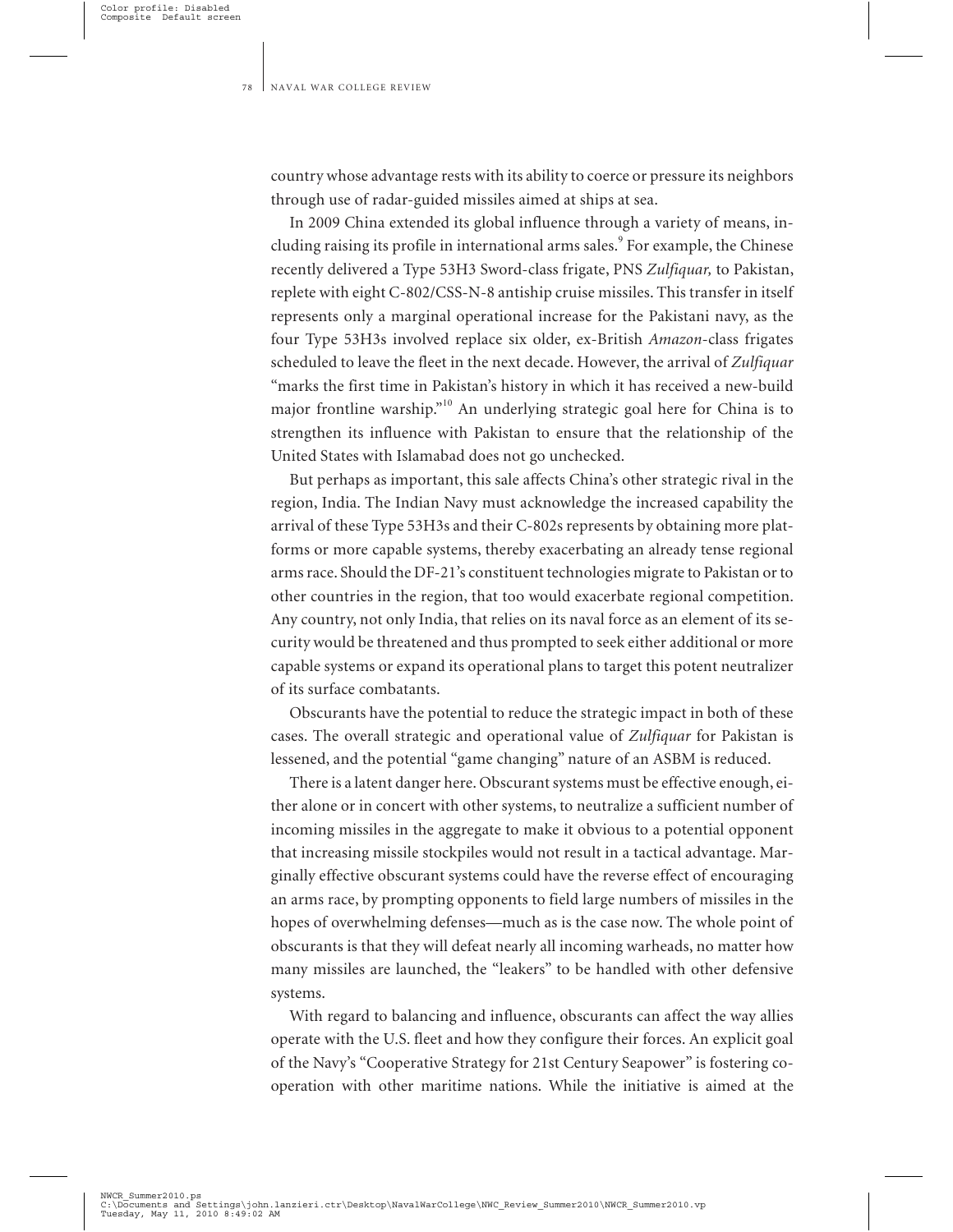quotidian task of strengthening maritime security, the ultimate expression of cooperation is a nation's decision to join a coalition. That decision is ultimately a political one, based on an assessment of benefits and risks. Among the considerations is the ability to operate effectively in the anticipated tactical environment without undue exposure to damage or destruction. In a heavily saturated antiship-missile environment, allied ships would be more survivable operating with obscurants, producing a corresponding reduction in risk and of the political pressure that inevitably results when a unit is lost or destroyed. Moreover, the strategic risk to a nation with a relatively small fleet, for which the loss of even one ship can have significant impact, is reduced.

There may be the undesirable second-order effect of making nearly all radar-guided missiles less effective—including rendering U.S. weapons impotent—which raises two salient considerations. First, if employment of obscurants reduces the effectiveness of offensive antiship missiles and influence of countries selling offensive missiles, then the influence gained by the United States through the sale of those missiles would be lessened as well. Second, and more important, the employment of obscurants could substantially affect the current reliance on, and efficacy of, precision radar-guided missiles at sea to a point where a major reformation in the way naval forces are structured and operated would occur. Here the operational and strategic advantage is accrued by those countries agile enough to adapt to the changed environment.

#### **DETERRENCE**

A central tenet of international relations theory, as echoed by the Department of Defense, is that "deterrence operations convince adversaries not to take actions that threaten US vital interests by means of decisive influence over their decisionmaking."<sup>11</sup> Increasing the level of perceived risk increases the ability of one player to deter another. Obscurants can raise the risk an opponent perceives in two principal ways.

First, while obscurants in themselves may not deter, their use injects a high degree of uncertainty and unpredictability that in turn increases risk. Any antiaccess strategy predicated on sea denial through the threat or use of antiship missiles must estimate the numbers of missiles needed and types of targets to be engaged. By making it harder to predict the number of missiles required for a desired effect, obscurant systems will increase the risk for that opponent and, concomitantly, deterrence. Conversely, obscurants that create a tactical situation where an offensive antiship missile strike will nearly always fail produces a near certainty that in itself deters.

Second, obscurant systems and other kinetic or electronic defenses increase the number of missiles needed per target. If this increased expenditure of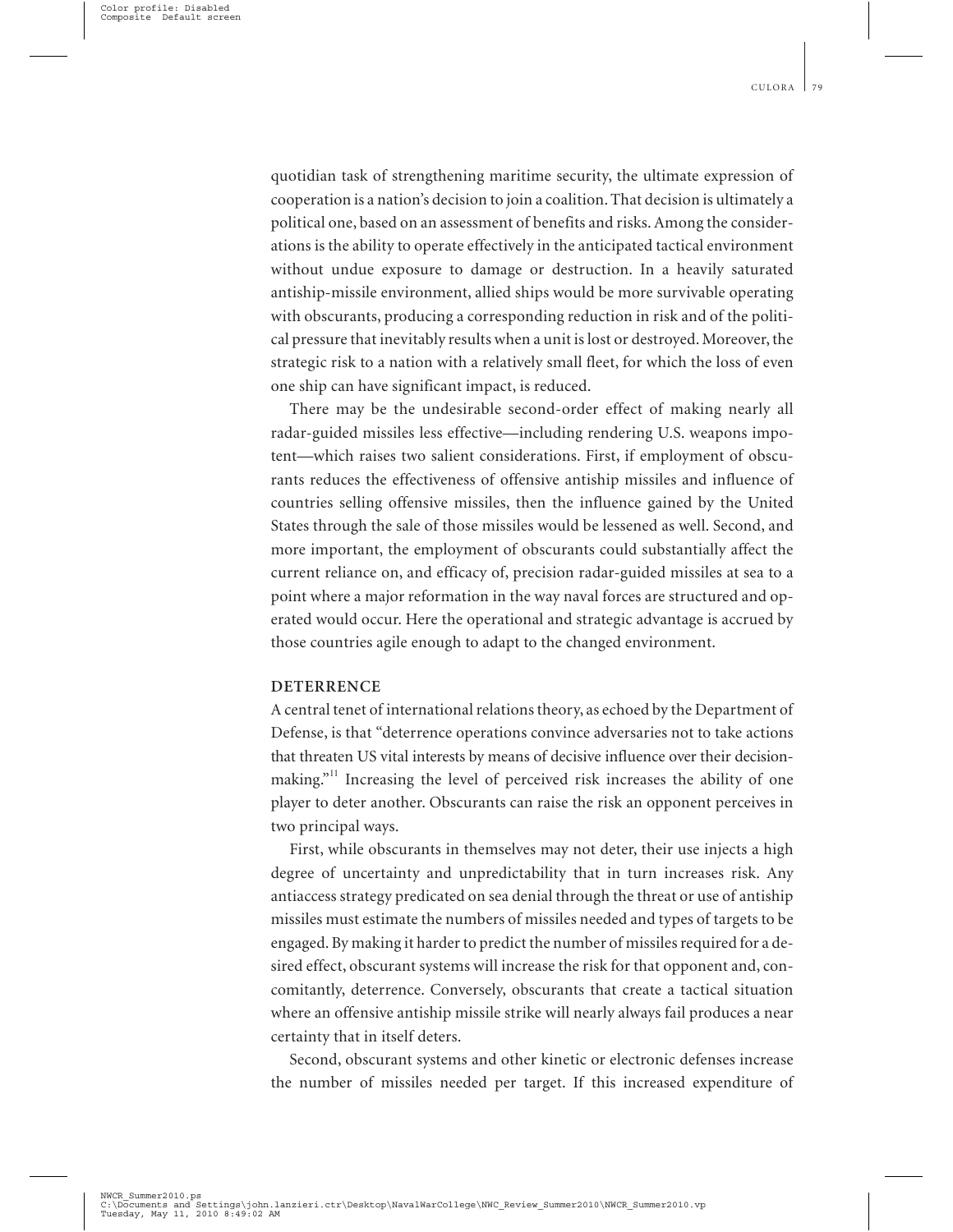missiles significantly draws down an adversary's missile inventory, at some point this reduction will have strategic consequences. In regions where the relative balance of forces between nations is close, adversaries who rapidly deplete their offensive missile inventory and yet fail to achieve the strategic benefits they were seeking will degrade their relative strategic positions, regardless of whether this conflict was with intra- or extraregional opponents.

The uncertainties that obscurants inject into calculations of the chance of success and into the strategic risks of aggressive operations can be significant. And uncertainty can deter. However, there are two instances in which obscurants may have a neutral or negative impact on deterrence. First, as obscurant systems are relatively inexpensive and low-tech, they are likely to proliferate. If both sides employ this capability, obscurants can reduce the effectiveness of all offensive missile systems. In this case, the side that can accrue tactical or operational advantages by other means—for example, through weapons that do not rely on millimeter-wave or infrared homing, or through stealth or maneuverability—will likely be more difficult to deter. Here, the deterrent effect of obscurants is neutral.

However, in an *ad bellum* (approach to war) scenario where one side's operational plan relies heavily on precision antiship missiles launched from transportererector-launchers on land, a large first strike without warning would be tempting, as the relative advantages of a land-based antiaccess plan would evaporate once offshore naval forces started using obscurants, resulting in a negative impact on deterrence. However, if obscurants are deployed on warning or used preemptively, as a nonprovocative means of defense, deterrence is in fact increased. This is where escalation control plays a role.

### **ESCALATION CONTROL**

Should deterrence fail, the use of obscurants can contribute to controlling escalation and expanding the strategic options available. This is most evident in the transition from an *ad bellum* to an *in bello* situation. Once an adversary strikes a target, especially a high-value unit such as an aircraft carrier or "big deck" amphibious ship, there is tangible pressure to respond by striking an opponent's countervalue or a counterforce target. While conventional escalation does not neatly conform to the notions of "countervalue" and "counterforce" options as commonly understood in connection with nuclear deterrence, the conventional challenges associated with each of these types of responses are useful to explore.

First, against an adversary who launches missiles from mobile transportererector-launchers ashore, the direct counterforce options are limited to strikes on fixed radars and supporting infrastructures—strikes that, these targets being ashore in an opponent's homeland and possibly having multiple uses, would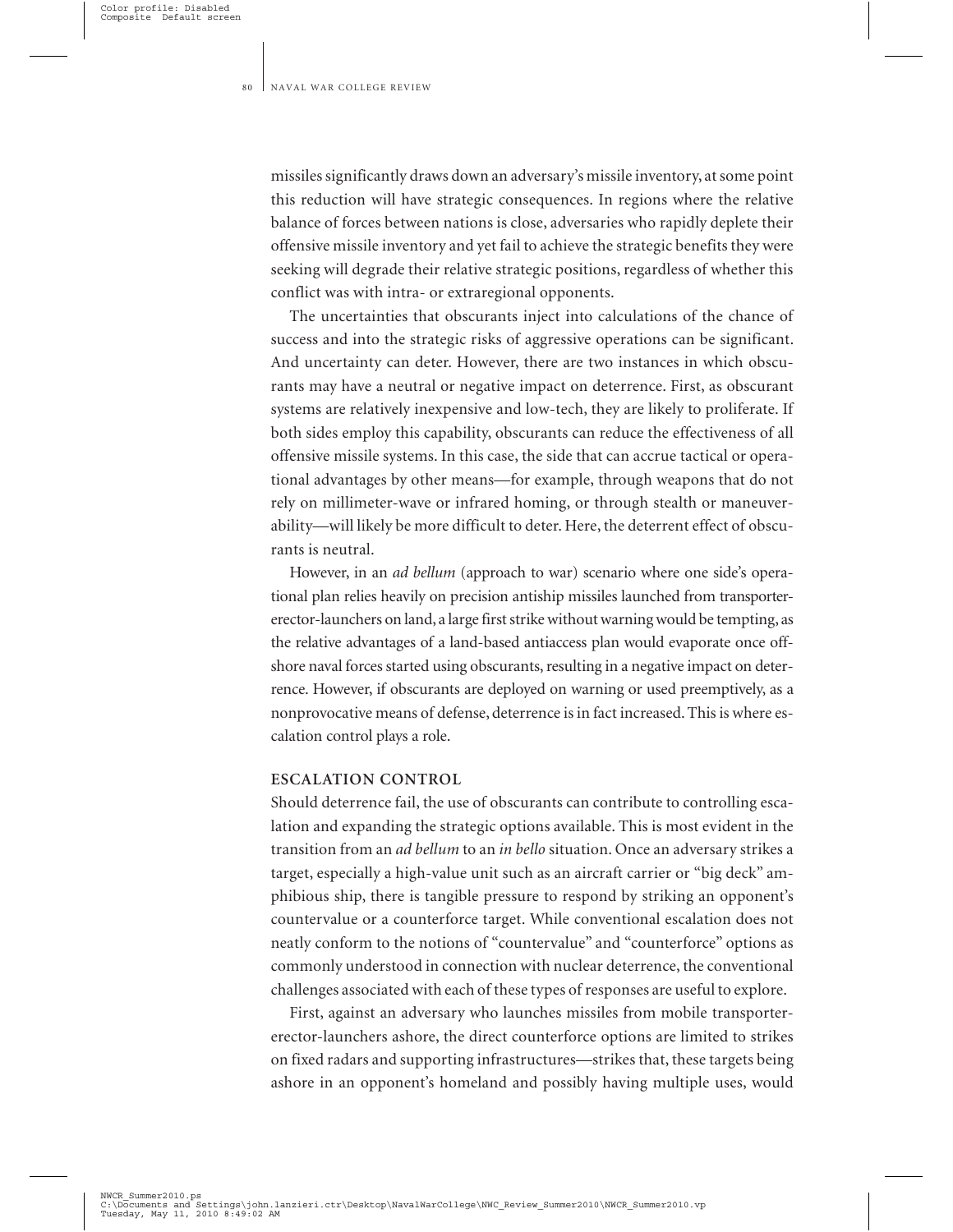likely be viewed as significantly escalatory. That is fine if it is the desired effect; however, it becomes problematic when the effect is to respond in kind, without significant escalation. Finding other conventional counterforce options would mean expanding the target set to other military assets, preferably naval targets, such as ships at sea or deployed submarines, or airborne aircraft operating over land or water. If these assets are unlocated or untargetable and the only other counterforce targets are on land, the risk of escalation will increase.

Second, against an adversary who has successfully struck a high-value naval unit, finding an equivalent countervalue target would be a problem. However, there are two options. One would be to strike unrelated military targets that are of equal value in the aggregate. But dispersed naval assets like small boats, submarines, and surface ships would be challenging and time-consuming targets to strike and might not really add up to the value of the high-value unit originally attacked. Most nations view strikes against naval combatants as lower on the escalation ladder than strikes against homeland targets, even though naval vessels are considered sovereign territory. Thus responding to a strike against a naval unit offshore with collectively equivalent countervalue strikes to military targets onshore would likely be perceived as escalation. In the extreme case, where no military target or groups of targets of equal value exist, other national assets would need to be considered, including space-based military or commercial systems or certain military-related civilian facilities. Again, in either case the conflict would escalate.

Consider, then, a case in the transition to war where an adversary launches a first strike using missiles against high-value targets at sea but fails, due in large part to the effective use of obscurants. In this situation, strategic space is created that lessens the need for an in-kind response and expands the range of options. The targeted side can use this opportunity to give an adversary time to reconsider the chances of success, having failed in a first strike. This creates the opportunity for de-escalation.

Once *in bello,* controlling escalation without the use of obscurants becomes particularly challenging, for three reasons. First, countering incoming antiship missiles primarily with defensive missiles and other kinetic systems will eventually deplete the defenders' magazines, encouraging the adversary not to de-escalate but to sustain or even increase its efforts. Second, moving beyond the ranges of shore-launched missiles plays, in effect, into the adversary's antiaccess strategy. While such withdrawal may be viewed as de-escalatory, it is de-escalation through capitulation. Lastly, tactics that target subsystems that support the entire missile "enterprise," such as surrounding and distant infrastructure, command-and-control nodes, or satellites, prior to a missile launch (the so-called left-of-launch options)—are all intrinsically escalatory.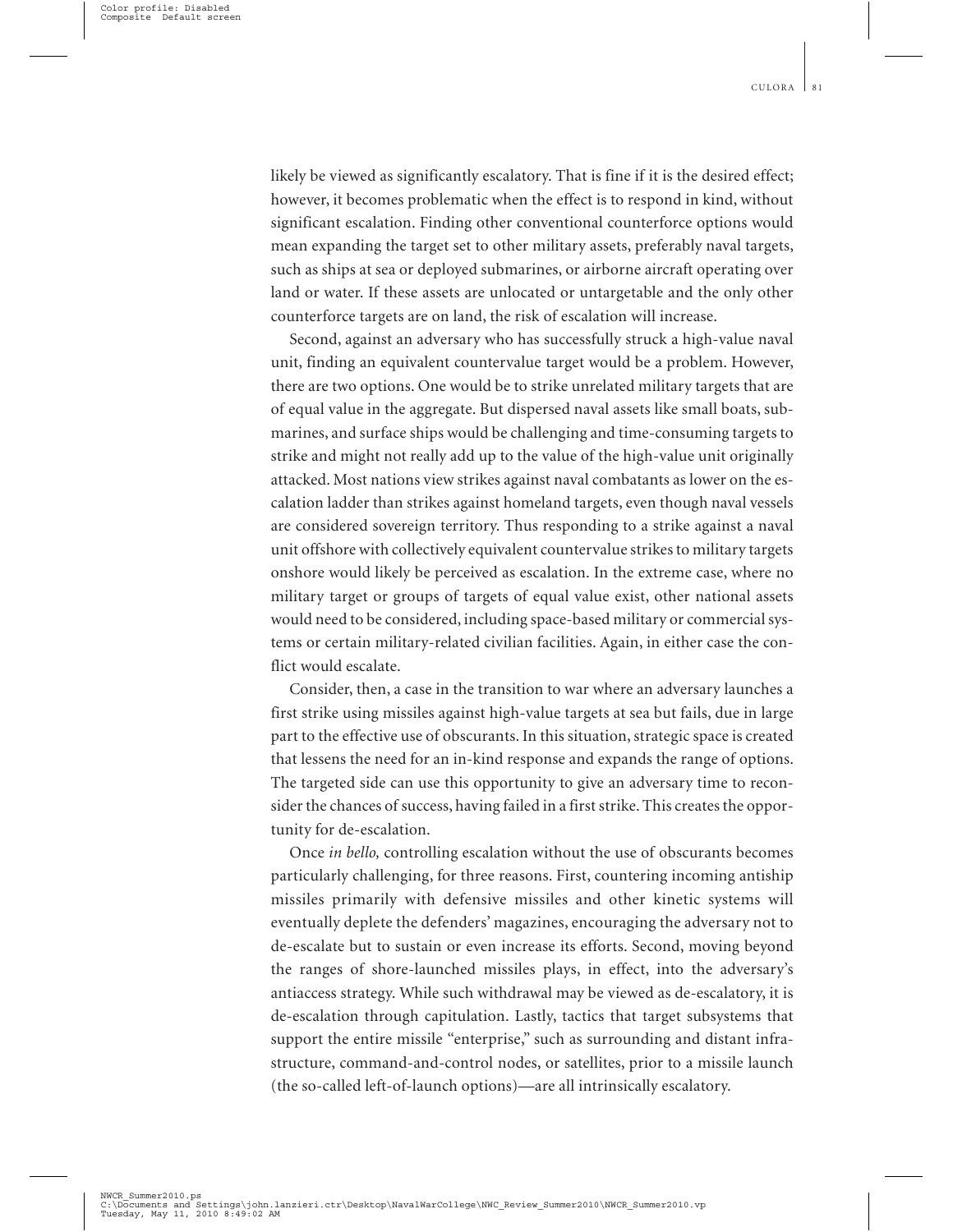However, when obscurants effectively counter missile strikes by simply denying the incoming weapons' homing ability, causing them to miss, there is less requirement to expend defensive missiles, no need to reposition outside of offensive missile ranges, and reduced justification for escalatory "left of launch" options.

#### **OBSTACLES AND OPPORTUNITIES**

A full examination of how to bring obscurants to the fleet is beyond the scope of this article. However, as with any new concept, there would be organizational, cultural, and programmatic obstacles to overcome.

Organizationally, bringing any obscurant system to the fleet through a "program of record" will require intense collaboration across multiple communities and commands as integrating any new concept has always proved to be a challenge. Recently, the Chief of Naval Operations signed an instruction that codifies how the U.S. Navy will generate and develop new concepts. Obscurants appear ripe for examination under the process described in this document.<sup>12</sup> Moreover, the U.S. Army's experience with making obscurants safe for personnel and compatible with other fielded systems represents insights with encouraging potential for adaptation by the Navy.

Culturally, the Navy is oriented toward active defense. This can be seen historically in destroying incoming B5N Kate torpedo planes with F4F-4 Wildcat fighters and shipboard antiaircraft batteries off Midway in 1942, or in the contemporary practice of intercepting incoming ASCMs with the SM-2 and Mark 15 Phalanx Close-In Weapons System in 2010. There have been many passive defense systems—including electronic countermeasures, radar-spoofing chaff, and electronic decoys—but the preference, as measured by program dollars, is overwhelmingly in favor of active defense. There are several good reasons for this preference, not the least of which is the value of a positive kill and the accurate battle-damage assessment that allows.

But perhaps the most significant obstacle is programmatic. In the intense competition for funds, programs live and die by the perceived salience and immediacy of their necessity. At present, in the absence of pressing need for them, there is scant chance that obscurants will receive the attention and funding needed to make them operational. But this may be changing. With the increasing recognition that key elements of conventional naval striking forces may soon be held at greater risk, the recognition that obscurants could reduce this risk may also increase, thereby prompting greater interest in developing a program of record to bring obscurant systems to the fleet.

It is worth noting here that systems fielded to counter new threats are often highly classified, known only to a limited number of planners and operators.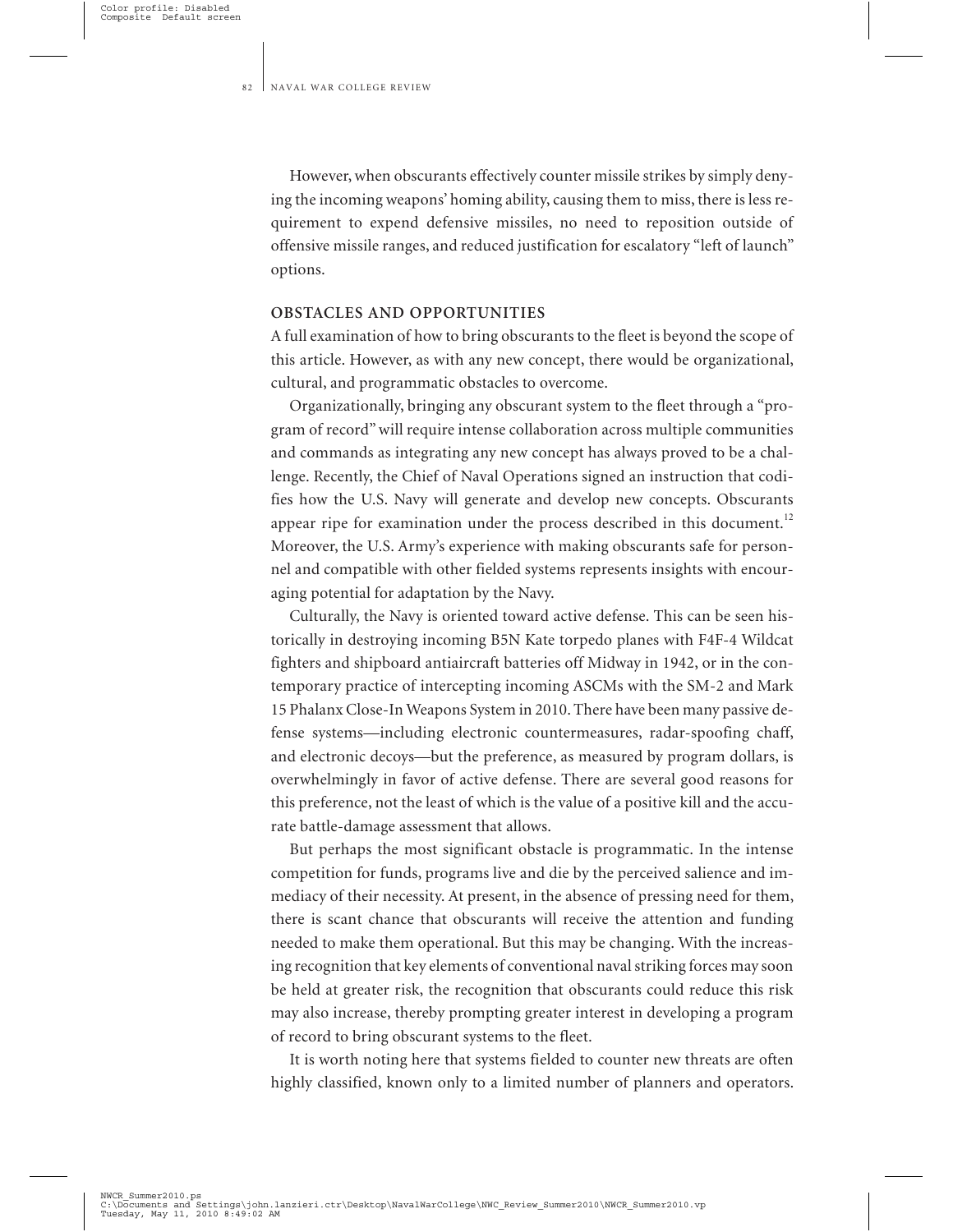Such systems clearly have their place, but they have no impact on deterrence or influence. To deter, systems must be known, and to influence, they must be transferable. Highly classified systems are neither.

However, even with these obstacles there are opportunities. In the near term, obscurants can serve as a system of "last resort." With modest compatibility and impact testing and minimal adaptation to the maritime environment, existing obscurants could be used as a balancer to the DF-21 threat. Cloaking major combatants in obscurants at first warning, whatever the impact on other ship and aircraft systems, would be justifiable given the grave strategic consequences of losing a major combatant to an ASBM strike.

As obscurant systems are introduced and tactical procedures and operational doctrines are developed, any potential adversary will have to respond, adjust, and counter them. This represents a clear midterm opportunity, as keeping potential adversaries "off balance" causes them to expend time and resources. A critical element of achieving this "off-balancing" effect would be a thoughtful strategic communication effort to highlight the operational and strategic implications of the obscurant system. Likewise, even committing a reasonable effort to making obscurants operational and openly trumpeting their existence will create uncertainty and induce a recalculation of risk. An example of this is the "buzz" generated by the impending introduction of the DF-21. Though there has been no at-sea, operational demonstration of this missile, so much uncertainty has been created by the Chinese press, with a consequent dialogue by U.S. navalists and arms experts, that concern over the "game changing" nature of this missile is emerging. This public discourse extends even to the official military television channel in China, where a discussion of the DF-21's predicted lethality includes an animated cartoon of the sinking of an aircraft carrier—complete with a hapless sailor and vexed commanding officer.<sup>13</sup> This discussion targeted audiences on both sides of the Pacific. Notable is the absence of any portrayal of passive defenses.

Perhaps the greatest opportunity for obscurants is in their long-term effect on the evolving character of naval warfare. In a future operational concept based on the speed, maneuverability, and stealth of small, numerous missilelaunching surface platforms, obscurants can add to the difficulty of striking these platforms, contribute to uncertainty on the part of adversaries, and establish a "tipping point" in favor of U.S. forces. Fielding systems and formulating tactical and operational doctrine today can lay the foundation for obscurant use in the future.

While the obstacles are not trivial, the operational and strategic opportunities that obscurants represent merit increased attention and a greater effort to explore all the ways in which they can be brought to the fleet. Obscurants will